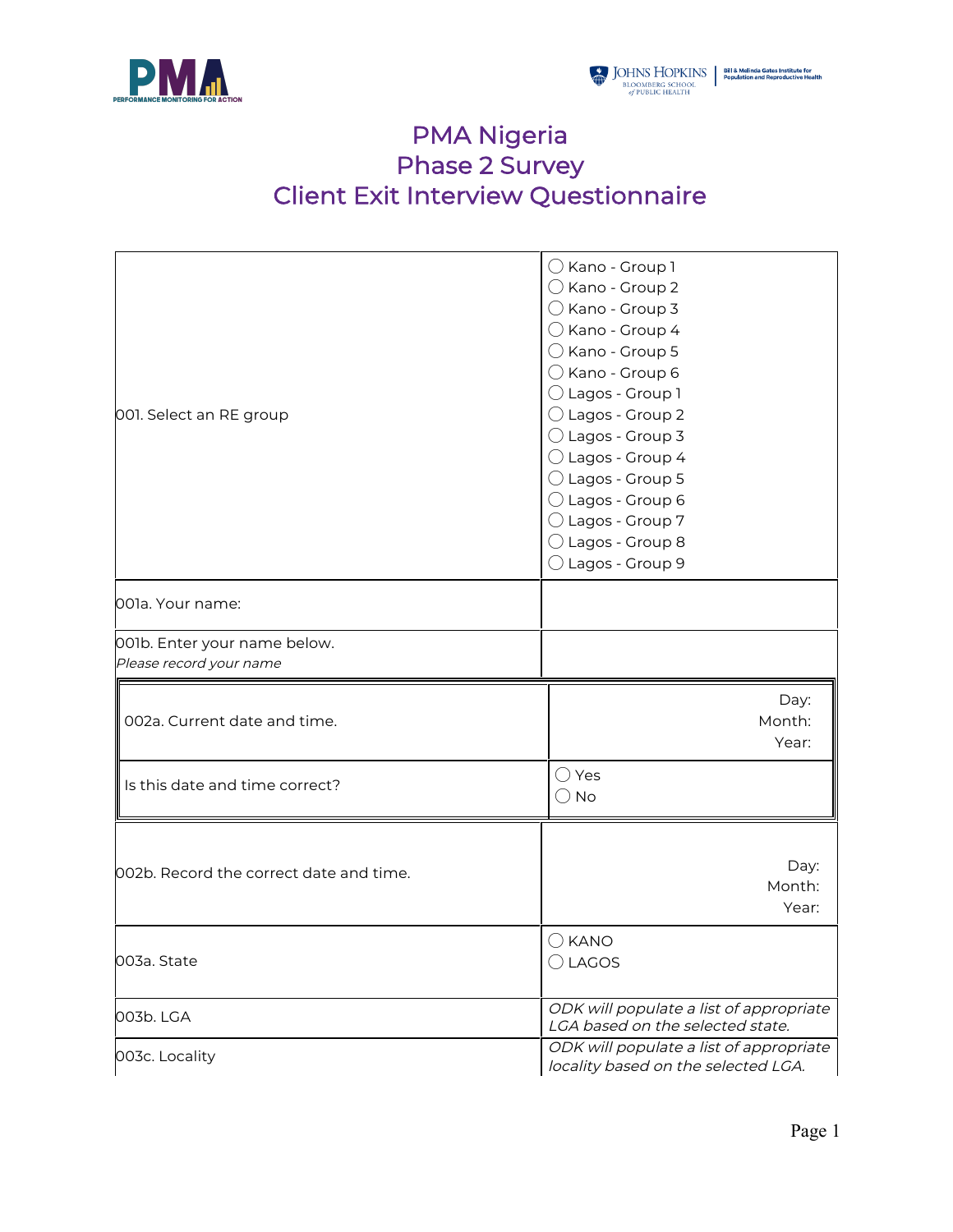



| l004. Enumeration Area<br>For existing facilities the EA-level is determined from the<br>dataset at a previous phase as a facility may be serving more<br>than one EA.                                                                                                                                                                                                                                                                                                                                                                                                                                                                                                                                                                                                                                                                                                                                                                                                                                                                                                                                                                                                                                                                                                        | ODK will populate a list of appropriate<br>EAs based on the selected locality. |
|-------------------------------------------------------------------------------------------------------------------------------------------------------------------------------------------------------------------------------------------------------------------------------------------------------------------------------------------------------------------------------------------------------------------------------------------------------------------------------------------------------------------------------------------------------------------------------------------------------------------------------------------------------------------------------------------------------------------------------------------------------------------------------------------------------------------------------------------------------------------------------------------------------------------------------------------------------------------------------------------------------------------------------------------------------------------------------------------------------------------------------------------------------------------------------------------------------------------------------------------------------------------------------|--------------------------------------------------------------------------------|
| 005a. Is this a facility from the previous phase or is this a<br>new facility added this phase?                                                                                                                                                                                                                                                                                                                                                                                                                                                                                                                                                                                                                                                                                                                                                                                                                                                                                                                                                                                                                                                                                                                                                                               | $\bigcirc$ Follow up facility<br>New facility                                  |
| 006. Name of the facility<br>Please select the name of the facility from the previous phase.                                                                                                                                                                                                                                                                                                                                                                                                                                                                                                                                                                                                                                                                                                                                                                                                                                                                                                                                                                                                                                                                                                                                                                                  |                                                                                |
| 006. Name of the facility                                                                                                                                                                                                                                                                                                                                                                                                                                                                                                                                                                                                                                                                                                                                                                                                                                                                                                                                                                                                                                                                                                                                                                                                                                                     |                                                                                |
| 007. Facility number<br>Please record the number of the facility from the listing form.                                                                                                                                                                                                                                                                                                                                                                                                                                                                                                                                                                                                                                                                                                                                                                                                                                                                                                                                                                                                                                                                                                                                                                                       |                                                                                |
| 008. Is a competent respondent present and available<br>to be interviewed today?                                                                                                                                                                                                                                                                                                                                                                                                                                                                                                                                                                                                                                                                                                                                                                                                                                                                                                                                                                                                                                                                                                                                                                                              | $\bigcirc$ Yes<br>$\bigcirc$ No                                                |
| Please confirm that you have screened the respondent<br>for COVID-19 before continuing.                                                                                                                                                                                                                                                                                                                                                                                                                                                                                                                                                                                                                                                                                                                                                                                                                                                                                                                                                                                                                                                                                                                                                                                       | $\bigcirc$ Yes<br>$\bigcirc$ No                                                |
| INFORMED CONSENT<br>Find the competent female respondent. Administer the<br>consent procedures.                                                                                                                                                                                                                                                                                                                                                                                                                                                                                                                                                                                                                                                                                                                                                                                                                                                                                                                                                                                                                                                                                                                                                                               |                                                                                |
| Hello. My name is<br>and I am working for Center for Research, Evaluation<br>Resources, and Development. We are conducting a<br>local survey that asks women about various<br>reproductive health issues including knowledge,<br>attitudes, and use of contraception services that they<br>received at this facility. We would very much appreciate<br>your participation in this survey. This information will<br>help us inform the government to better plan health<br>services. Whatever information you provide will be kept<br>strictly confidential. Participation in this survey is<br>entirely voluntary. If we should come to any question<br>you don't want to answer, just let me know and I will go<br>on to the next question. You can choose not to<br>participate at all or you can stop the interview at any<br>time. However, we hope that you will participate in this<br>survey since your views are important. If you have any<br>questions about the study and your right as a research<br>participant, you may ask me now or you may also<br>contact Dr. Musa Sani Zakirai at Center for Research,<br>Evaluation Resources and Development in Ile-ife,<br>Nigeria at +2348094749830. At this time, do you want to<br>ask me anything about the survey? |                                                                                |
| There are a few things you should know about this<br>survey: 1. You get to decide if you want to be in the<br>survey and whatever you decide is OK. 2. It is also OK to<br>say 'Yes' and change your mind later. You can stop<br>being in the survey at any time. If you want to stop,<br>please tell me and I will not be upset. 3. You can say 'Yes'<br>to the study and as I ask you questions, you can say 'No'                                                                                                                                                                                                                                                                                                                                                                                                                                                                                                                                                                                                                                                                                                                                                                                                                                                           |                                                                                |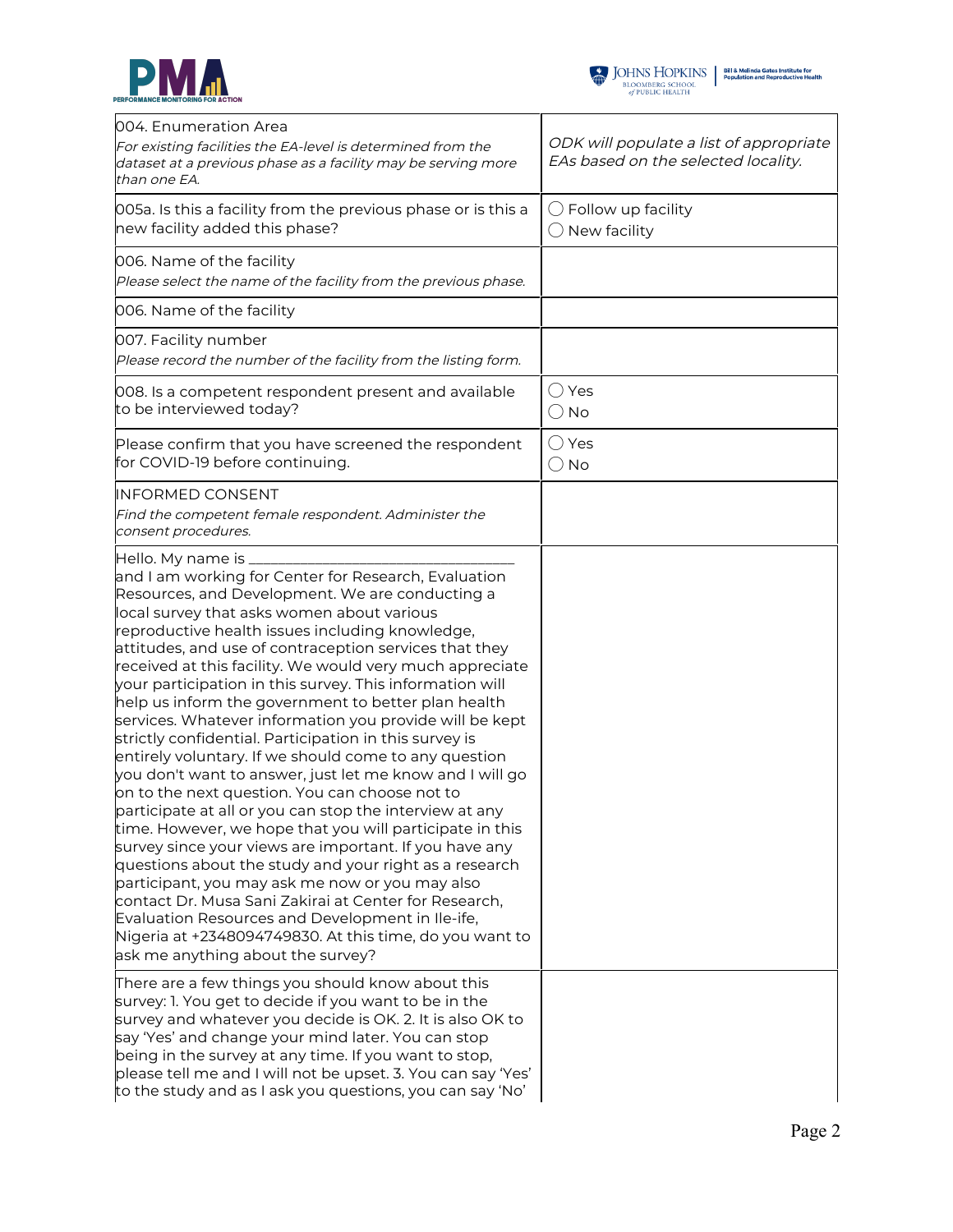



| to any question that you do not want to answer. 4. Your<br>answers will be kept strictly confidential. That means<br>that your answers will just be between you and me and<br>will never be connected to your name or any other<br>personal information. 5. Sometimes you might not<br>know the answer to a question or might not want to<br>answer a question. I would rather you say you don't<br>know or that you don't want to answer a question than<br>tell me a story that isn't true.                   |                |
|-----------------------------------------------------------------------------------------------------------------------------------------------------------------------------------------------------------------------------------------------------------------------------------------------------------------------------------------------------------------------------------------------------------------------------------------------------------------------------------------------------------------|----------------|
| I wanted to give you some additional information on<br>the type of questions I will ask you in this survey.                                                                                                                                                                                                                                                                                                                                                                                                     |                |
| I want to tell you that some of the questions I will ask<br>you are sensitive. I will ask you about your family, marital<br>status and educational attainment. In addition, I will be<br>asking about your sexual activity, pregnancy, fertility<br>preferences and contraception. I know that these are<br>sensitive and sometimes difficult things to talk about,<br>but your answers will help us learn more about women<br>in Nigeria. The interview will take about 20 minutes to<br>answer the questions. |                |
| There is little or no possibility that bad things will<br>happen as a result of answering these questions. As I<br>told you, some of the questions are sensitive and<br>answering questions like this can be difficult, but you<br>can choose not to answer questions that are difficult or<br>end your participation at any time.                                                                                                                                                                              |                |
| There are no direct benefits for being in the survey.<br>However, we will give you a small gift in appreciation of<br>your time.                                                                                                                                                                                                                                                                                                                                                                                |                |
| For any further concerns about your rights in this survey<br>or the procedures you may contact Dr. Funmilola<br>OlaOlorun at 08131733297 who is prepared to address<br>your concerns. Please feel free to write down this<br>information for future reference.                                                                                                                                                                                                                                                  |                |
| 010a. May I begin the interview now?                                                                                                                                                                                                                                                                                                                                                                                                                                                                            | ○ Yes<br>(∪ No |
| 010b. Respondent's signature<br>Please ask the respondent to sign or check the box in<br>agreement of their participation.                                                                                                                                                                                                                                                                                                                                                                                      |                |
| Checkbox                                                                                                                                                                                                                                                                                                                                                                                                                                                                                                        | $\bigcirc$     |
| WARNING: The respondent has not signed or checked<br>the box, despite agreeing to be interviewed in the<br>previous question. To conduct the survey, the<br>respondent must sign or touch the checkbox.<br>You may go back to obtain a signature or check the box or you<br>should go back to the previous question to indicate the<br>respondent does not want to be interviewed.                                                                                                                              |                |
| 009c. Respondent's name<br>Enter the respondent's full name.                                                                                                                                                                                                                                                                                                                                                                                                                                                    |                |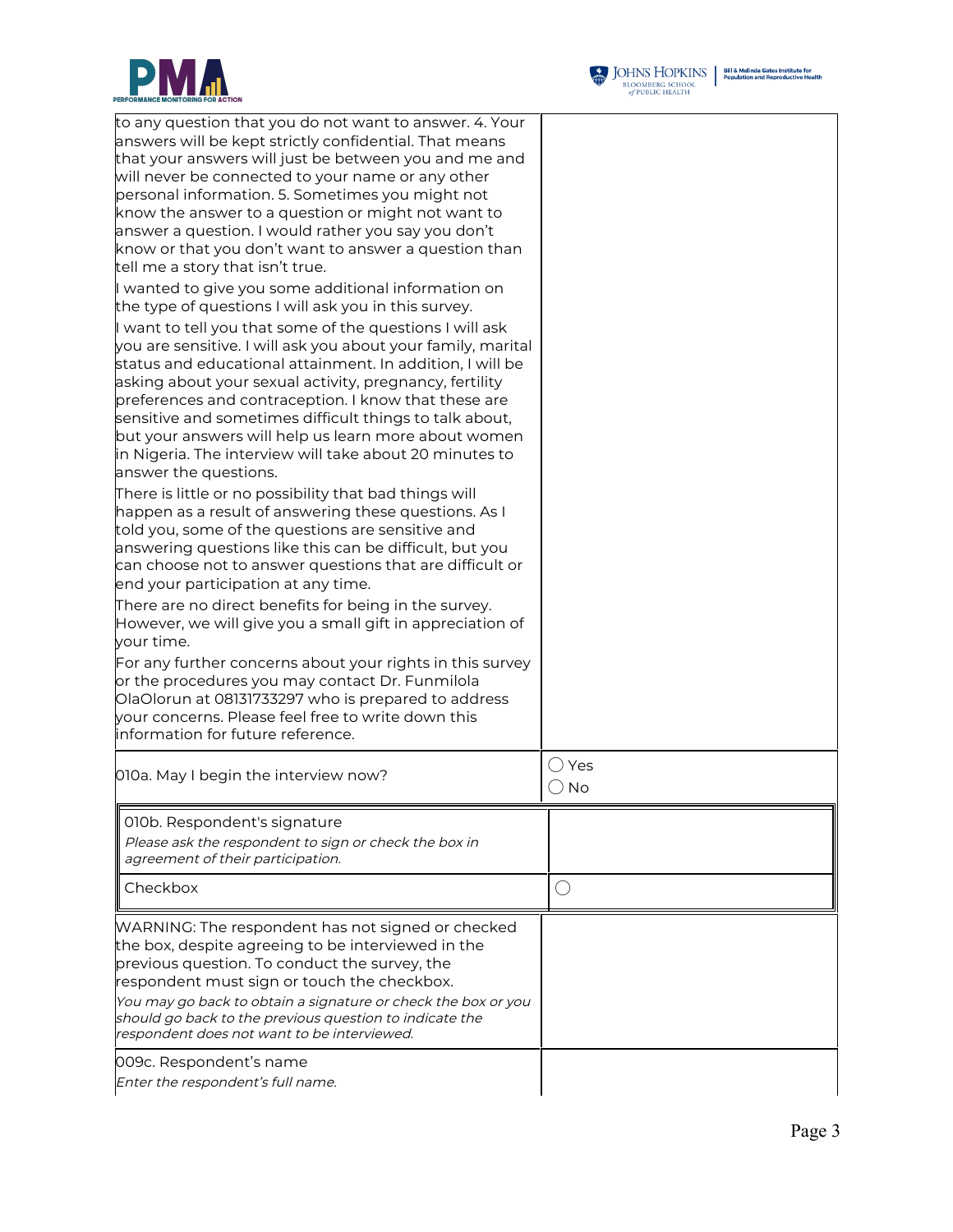



| 010. Interviewer's name: \${your_name}<br>Mark your name as a witness to the consent process.                                                                                                                                   | ()                                                                                                                                                                                                                                          |
|---------------------------------------------------------------------------------------------------------------------------------------------------------------------------------------------------------------------------------|---------------------------------------------------------------------------------------------------------------------------------------------------------------------------------------------------------------------------------------------|
| 010. Interviewer's name<br>Please record your name as a witness to the consent<br>process. You previously entered "\${name_typed}."                                                                                             |                                                                                                                                                                                                                                             |
| SECTION 1 - Background Information<br>I would like to start by asking a few questions about yourself.                                                                                                                           |                                                                                                                                                                                                                                             |
| 101. Did you receive any family planning information or a<br>method during your visit today?<br>If no, thank her for her time and end the interview.                                                                            | $\bigcirc$ Yes<br>$\bigcirc$ No<br>$\bigcirc$ No response                                                                                                                                                                                   |
| 102. How old were you at your last birthday?                                                                                                                                                                                    |                                                                                                                                                                                                                                             |
| 102a. CHECK: The respondent is not eligible for<br>linterview. Please thank her for her time.                                                                                                                                   |                                                                                                                                                                                                                                             |
| 103. Are you currently married or living together with a<br>man as if married?<br>Probe: If no, ask whether the respondent is divorced,<br>separated, or widowed.                                                               | $\bigcirc$ Yes, currently married<br>$\bigcirc$ Yes, living with a man<br>$\bigcirc$ Not currently in union: Divorced /<br>separated<br>$\bigcirc$ Not currently in union: Widow<br>$\bigcirc$ No, never in union<br>$\bigcirc$ No response |
| 104. What is the highest level of school you attended?<br>Only record formal schooling. Do not record bible or koranic<br>school or short courses.                                                                              | () Never attended<br>$\bigcirc$ Primary<br>Secondary<br>$\bigcirc$ Higher<br>No response                                                                                                                                                    |
| 105. How many times have you given birth?<br>Enter 0 if she has never given birth. Enter -99 for no response.                                                                                                                   |                                                                                                                                                                                                                                             |
| 106. Imagine a 10-step ladder where on the bottom, the<br>first step, stand the poorest people, and on the highest<br>step, the 10th, stand the rich. On which step is your<br>household located today?<br>[stairs-clipart.jpg] | $\bigcirc$ One (poorest)<br>()Two<br>()Three<br>$\bigcirc$ Four<br>$\bigcirc$ Five<br>$\bigcirc$ Six<br>◯ Seven<br>$\bigcirc$ Eight<br>$\bigcirc$ Nine<br>$\bigcirc$ Ten (richest)<br>$\bigcirc$ No response                                |
| 107. Is this the closest health facility to your current<br>residence?                                                                                                                                                          | $\bigcirc$ Yes<br>() No<br>Do not know<br>$\bigcirc$ No response                                                                                                                                                                            |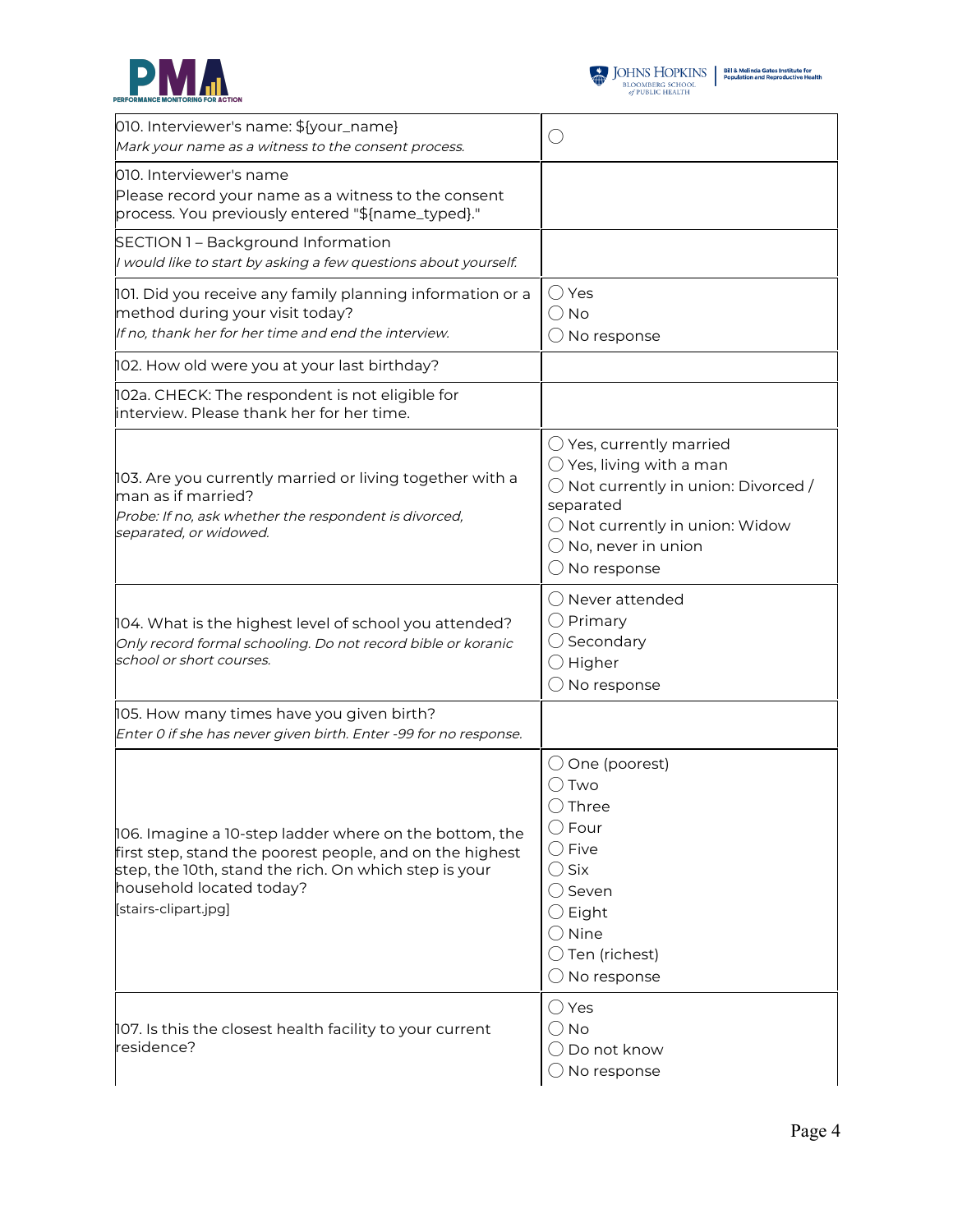



| 108. What was the main reason you did not go to the<br>facility nearest to your home?                                                             | $\bigcirc$ No family planning services<br>$\bigcirc$ Inconvenient operating hours<br>$\bigcirc$ Bad reputation / Bad prior<br>experience<br>◯ Do not like personnel<br>$\bigcirc$ No medicine<br>$\bigcirc$ Prefers to remain anonymous<br>It is more expensive than other<br>options<br>$\bigcirc$ Was referred<br>Less convenient location<br>$\bigcirc$ Absence of provider<br>$\bigcirc$ Does not accept insurance<br>$\bigcirc$ Other<br>Do not know<br>No response |
|---------------------------------------------------------------------------------------------------------------------------------------------------|--------------------------------------------------------------------------------------------------------------------------------------------------------------------------------------------------------------------------------------------------------------------------------------------------------------------------------------------------------------------------------------------------------------------------------------------------------------------------|
| 109. How much time did it take you to travel here                                                                                                 |                                                                                                                                                                                                                                                                                                                                                                                                                                                                          |
| today?<br>Enter -88 for do not know in both, -99 for no response in both.                                                                         |                                                                                                                                                                                                                                                                                                                                                                                                                                                                          |
| Minutes                                                                                                                                           |                                                                                                                                                                                                                                                                                                                                                                                                                                                                          |
| Hours                                                                                                                                             |                                                                                                                                                                                                                                                                                                                                                                                                                                                                          |
| 110. What means of transportation did you use to travel<br>here?<br>If multiple means used PROBE: What was the primary mode<br>of transportation? | $\bigcirc$ Motor vehicle (car, motorcycle, bus)<br>$\bigcirc$ Bicycle / pedicab<br>◯ Animal drawn cart<br>$\bigcirc$ Walking<br>$\bigcirc$ Other<br>No response                                                                                                                                                                                                                                                                                                          |
| SECTION 2 - Family Planning Services<br>Now I would like to ask about family planning services you<br>received today.                             |                                                                                                                                                                                                                                                                                                                                                                                                                                                                          |
| 201. Was family planning the main reason you came<br>here today?                                                                                  | $\bigcirc$ Yes<br>$\bigcirc$ No<br>$\bigcirc$ No response                                                                                                                                                                                                                                                                                                                                                                                                                |
| 202. What was the main reason for your visit today?                                                                                               | $\bigcirc$ STI<br>$\bigcirc$ HIV/AIDS<br>Maternal health<br>Child health<br>$\bigcirc$ General health<br>Other<br>$( \ )$<br>$\bigcirc$ No response                                                                                                                                                                                                                                                                                                                      |
| 203. During your visit today, were you given a family<br>planning method, a prescription for a method, or<br>neither?                             | $\bigcirc$ A contraceptive method<br>A prescription for a method                                                                                                                                                                                                                                                                                                                                                                                                         |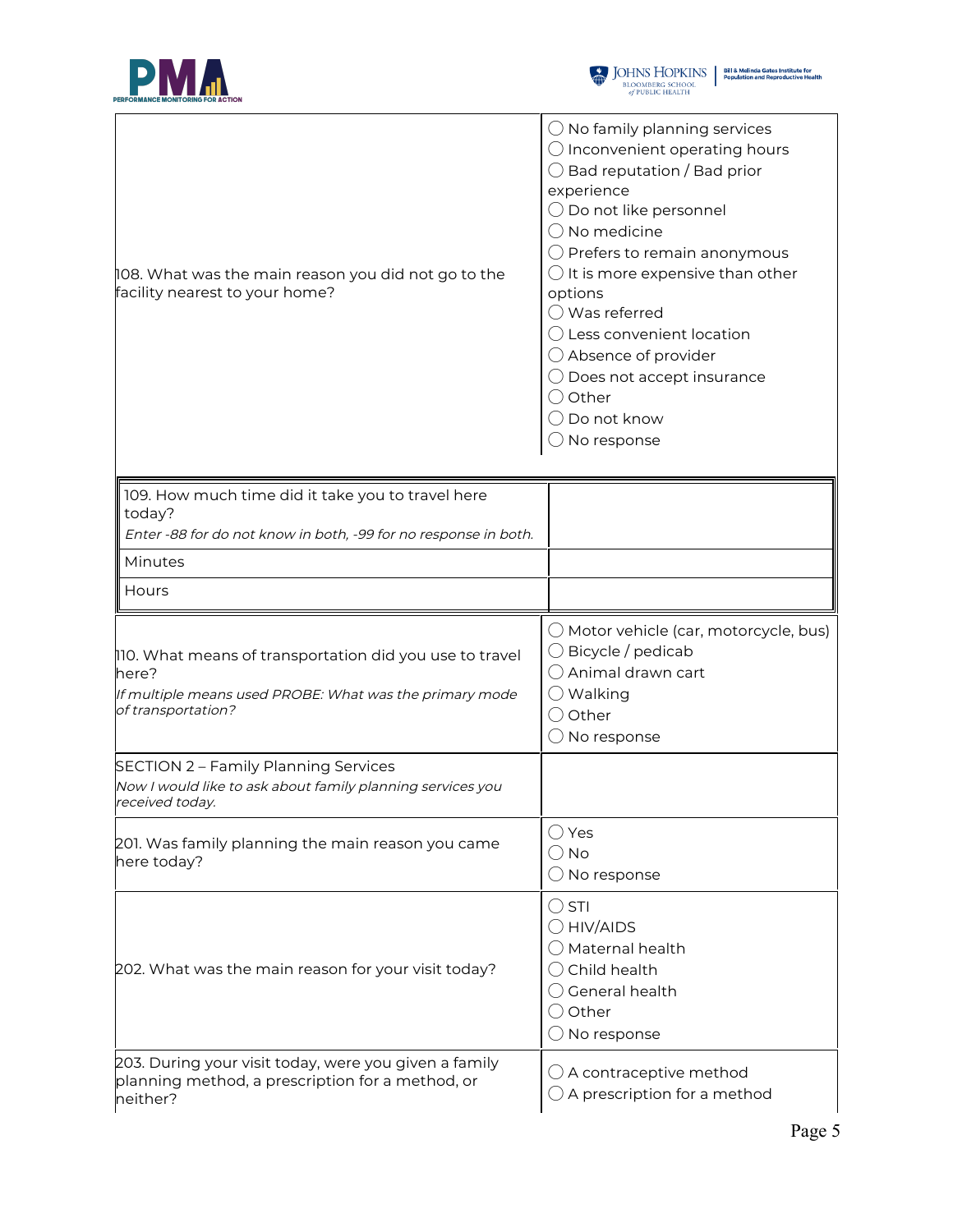



|                                                                                                                                                  | $\bigcirc$ Neither<br>$\bigcirc$ No response                                                                                                                                                                                                                                                                                                                                                                                                                           |
|--------------------------------------------------------------------------------------------------------------------------------------------------|------------------------------------------------------------------------------------------------------------------------------------------------------------------------------------------------------------------------------------------------------------------------------------------------------------------------------------------------------------------------------------------------------------------------------------------------------------------------|
| 204. Did your provider discuss family planning with you<br>today?                                                                                | $\bigcirc$ Yes<br>$\bigcirc$ No<br>$\bigcirc$ No response                                                                                                                                                                                                                                                                                                                                                                                                              |
| 205. Which method were you prescribed or given?                                                                                                  | $\bigcirc$ Female sterilization<br>$\bigcirc$ Male sterilization<br>$\bigcirc$ Implant<br>$\bigcirc$ iud<br>$\bigcirc$ Injectables<br>() Pill<br>$\bigcirc$ Emergency contraception<br>$\bigcirc$ Male condom<br>$\bigcirc$ Female condom<br>$\bigcirc$ Diaphragm<br>$\bigcirc$ Foam / Jelly<br>$\bigcirc$ Standard days / cycle beads<br>$\bigcirc$ LAM<br>$\bigcirc$ Rhythm method<br>◯ Withdrawal<br>$\bigcirc$ Other traditional methods<br>$\bigcirc$ No response |
| LCL_201. PROBE: Was the injection administered via<br>syringe or small needle?<br>Show the image to the respondent.<br>[sayana_depo_150x300.jpg] | $\bigcirc$ Syringe<br>$\bigcirc$ Small needle (Sayana Press)<br>No Response                                                                                                                                                                                                                                                                                                                                                                                            |
| LCL_202. Did you inject it yourself or did a healthcare<br>provider do it for you?                                                               | $\bigcirc$ Self<br>○ Provider<br>$\bigcirc$ No Response                                                                                                                                                                                                                                                                                                                                                                                                                |
| LCL_203. Were you offered the choice of doing the<br>injection yourself?                                                                         | $\bigcirc$ Yes<br>$\bigcirc$ No<br>$\bigcirc$ No response                                                                                                                                                                                                                                                                                                                                                                                                              |
| LCL_204. Were you offered the choice of having the<br>provider give you the injection?                                                           | $\bigcirc$ Yes<br>$\bigcirc$ No<br>$\bigcirc$ No response                                                                                                                                                                                                                                                                                                                                                                                                              |
| LCL_205. Have you heard that there is a type of<br>injectable that you can inject yourself?<br>[sayana_only.jpg]                                 | $\bigcirc$ Yes<br>$\bigcirc$ No<br>$\bigcirc$ No response                                                                                                                                                                                                                                                                                                                                                                                                              |
| LCL_206. Would you be interested in doing the injection<br>yourself instead of going back to the provider?                                       | $\bigcirc$ Yes<br>$\bigcirc$ No<br>$\bigcirc$ No response                                                                                                                                                                                                                                                                                                                                                                                                              |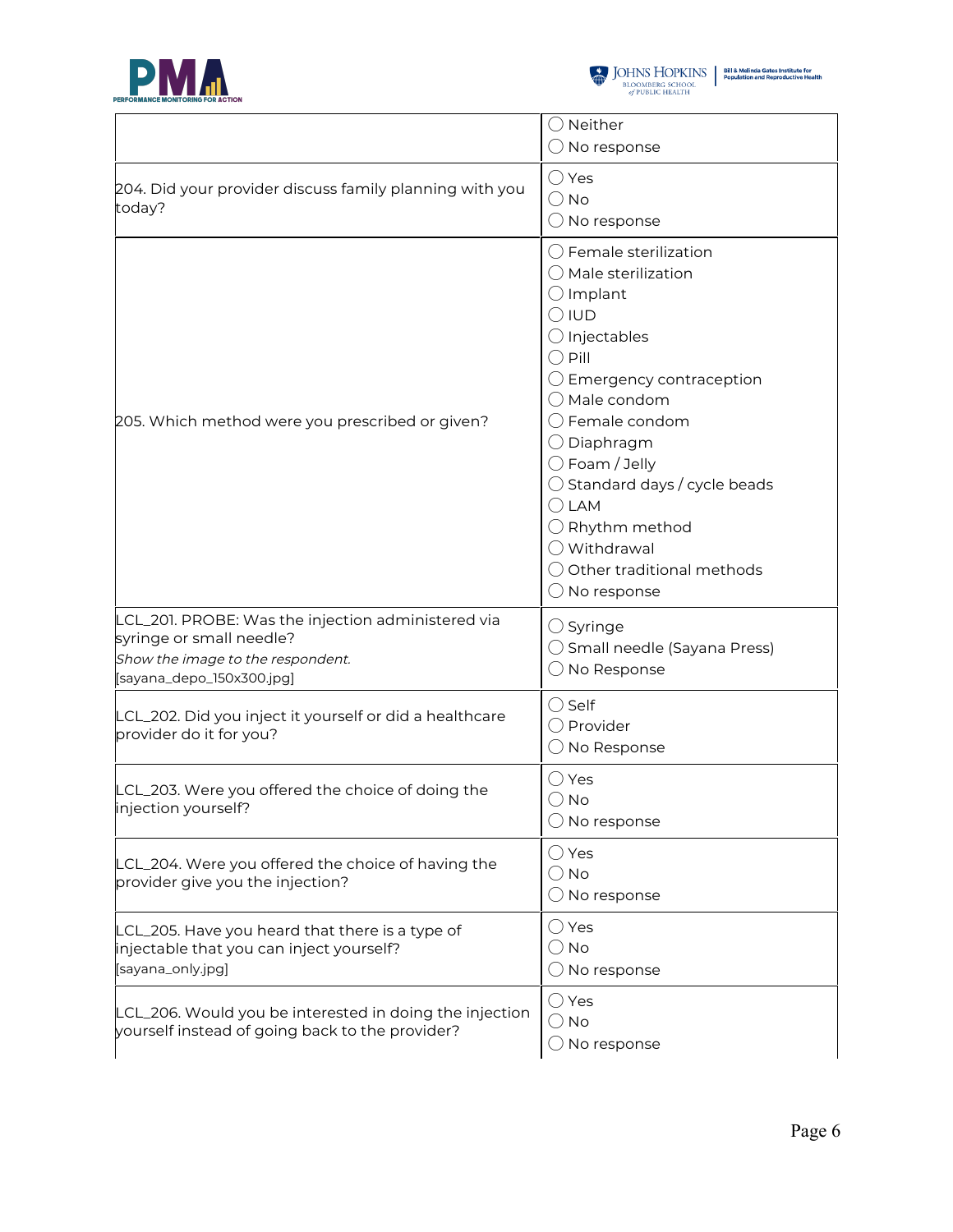



| 206. Just before this visit, were you using the same<br>method, did you switch from another method or were<br>you using no method? | $\bigcirc$ Same method<br>$\bigcirc$ Another method<br>$\bigcirc$ No method<br>$\bigcirc$ No response                                                                                                                                                                                                                                                                                                                                                                  |
|------------------------------------------------------------------------------------------------------------------------------------|------------------------------------------------------------------------------------------------------------------------------------------------------------------------------------------------------------------------------------------------------------------------------------------------------------------------------------------------------------------------------------------------------------------------------------------------------------------------|
| 207. How long have you been using this method<br>without stopping?                                                                 | $\bigcirc$ X days<br>◯ X weeks<br>$\bigcirc$ X months<br>$\bigcirc$ X years<br>$\bigcirc$ No response                                                                                                                                                                                                                                                                                                                                                                  |
| 207. Enter a value for \${method_duration_lab}:                                                                                    |                                                                                                                                                                                                                                                                                                                                                                                                                                                                        |
| 208. Have you ever used this method before?                                                                                        | $\bigcirc$ Yes<br>$\bigcirc$ No<br>$\bigcirc$ No response                                                                                                                                                                                                                                                                                                                                                                                                              |
| 209. Have you used it in the past 12 months?                                                                                       | $\bigcirc$ Yes<br>$\bigcirc$ No<br>$\bigcirc$ No response                                                                                                                                                                                                                                                                                                                                                                                                              |
| 210. During your visit today, did you obtain the method<br>of family planning you wanted?                                          | $\bigcirc$ Yes<br>$\bigcirc$ No<br>$\bigcirc$ Neither, follow-up visit only<br>$\bigcirc$ No response                                                                                                                                                                                                                                                                                                                                                                  |
| 211. Which method did you initially want to use?                                                                                   | $\bigcirc$ Female sterilization<br>$\bigcirc$ Male sterilization<br>$\bigcirc$ Implant<br>$\bigcirc$ iud<br>$\bigcirc$ Injectables<br>$\bigcirc$ Pill<br>$\bigcirc$ Emergency contraception<br>$\bigcirc$ Male condom<br>$\bigcirc$ Female condom<br>$\bigcirc$ Diaphragm<br>$\bigcirc$ Foam / Jelly<br>$\bigcirc$ Standard days / cycle beads<br>() LAM<br>$\bigcirc$ Rhythm method<br>◯ Withdrawal<br>$\bigcirc$ Other traditional methods<br>$\bigcirc$ No response |
| 212. Why didn't you obtain the method you wanted?                                                                                  | $\bigcirc$ Method out of stock<br>$\bigcirc$ Method not available at all<br>$\bigcirc$ Provider not trained to provide the<br>method<br>$\bigcirc$ Provider recommended a different<br>method<br>$\bigcirc$ Not eligible for method                                                                                                                                                                                                                                    |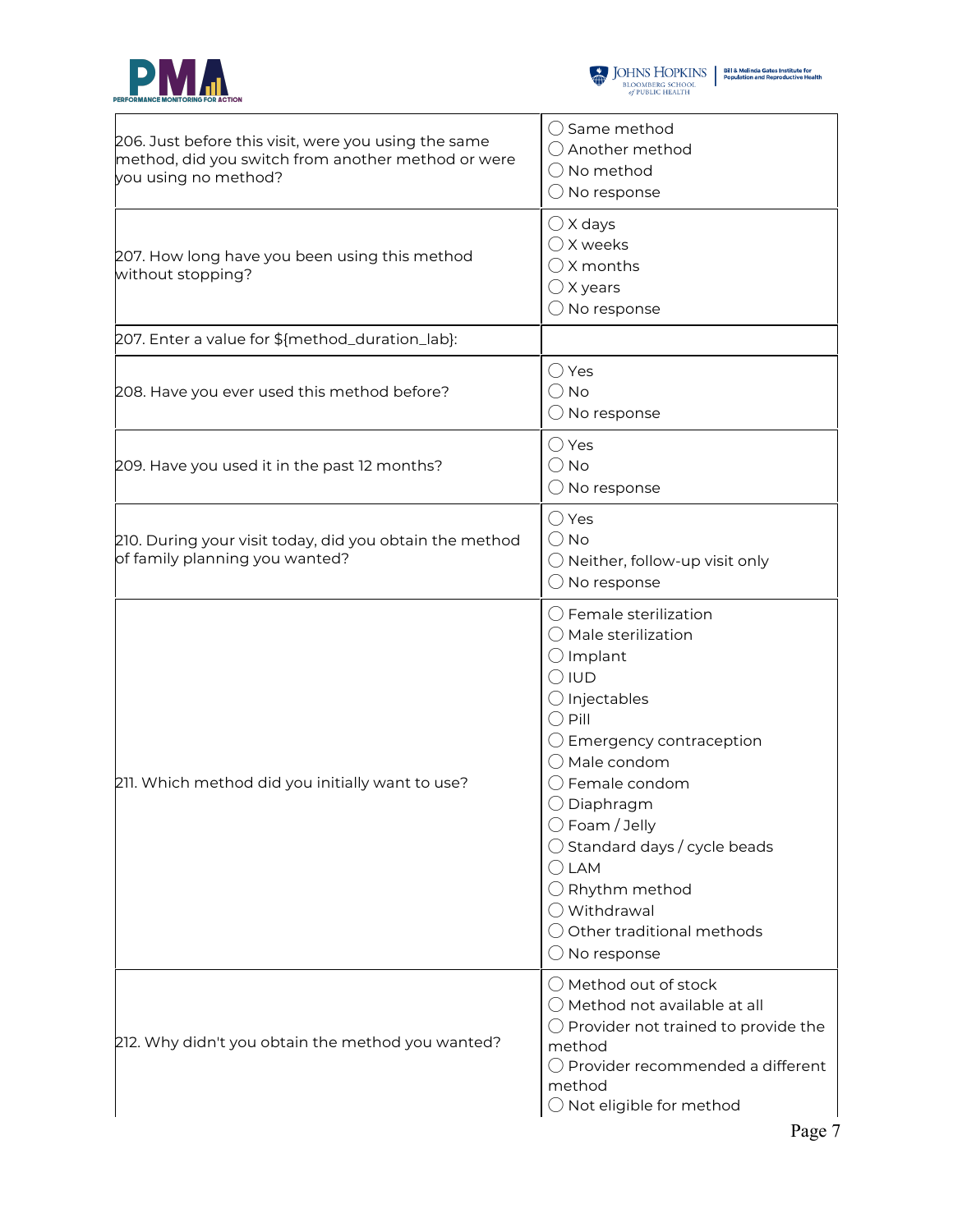



|                                                                                                                                                                                                                            | $\bigcirc$ Decided not to adopt a method<br>$\bigcirc$ Too costly<br>$\bigcirc$ Other<br>$\bigcirc$ Do not know<br>$\bigcirc$ No response                                                                            |
|----------------------------------------------------------------------------------------------------------------------------------------------------------------------------------------------------------------------------|----------------------------------------------------------------------------------------------------------------------------------------------------------------------------------------------------------------------|
| 213. Who made the final decision about what method<br>you got today?                                                                                                                                                       | $\bigcirc$ Respondent alone<br>$\bigcirc$ Provider<br>( ) Partner<br>$\bigcirc$ Respondent and provider<br>$\bigcirc$ Respondent and partner<br>$\bigcirc$ Other<br>$\bigcirc$ Do not know<br>$\bigcirc$ No response |
| 214. Did you pay any money for any of the family<br>planning services you received or were provided today?                                                                                                                 | ○ Yes<br>$\bigcirc$ No<br>$\bigcirc$ No response                                                                                                                                                                     |
| 215. Did the provider tell you that if you do not take the<br>pill every day, your chances of becoming pregnant are<br>higher?                                                                                             | $\bigcirc$ Yes<br>$\bigcirc$ No<br>$\bigcirc$ No response                                                                                                                                                            |
| 216. Did the provider tell you that if you are more than<br>one month late for your shot, your chances of becoming<br>pregnant are higher?                                                                                 | $\bigcirc$ Yes<br>$\bigcirc$ No<br>$\bigcirc$ No response                                                                                                                                                            |
| Now I am going to ask you some questions about the<br>family planning consultation you had with your provider<br>today. Would you completely agree, agree, disagree,<br>completely disagree with the following statements? |                                                                                                                                                                                                                      |
| 217. I felt encouraged to ask questions and express my<br>concerns.                                                                                                                                                        | $\bigcirc$ Completely agree<br>$\bigcirc$ Agree<br>$\bigcirc$ Disagree<br>$\bigcirc$ Completely disagree<br>$\bigcirc$ Do not know<br>$\bigcirc$ No response                                                         |
| $2$ 18. The provider made efforts to ensure there were no<br>interruptions during our session.                                                                                                                             | $\bigcirc$ Completely agree<br>$\bigcirc$ Agree<br>$\bigcirc$ Disagree<br>$\bigcirc$ Completely disagree<br>$\bigcirc$ Do not know<br>$\bigcirc$ No response                                                         |
| 219. The provider asked me questions in order to provide<br>counseling that fit me personally.                                                                                                                             | $\bigcirc$ Completely agree<br>$\bigcirc$ Agree<br>$\bigcirc$ Disagree<br>$\bigcirc$ Completely disagree                                                                                                             |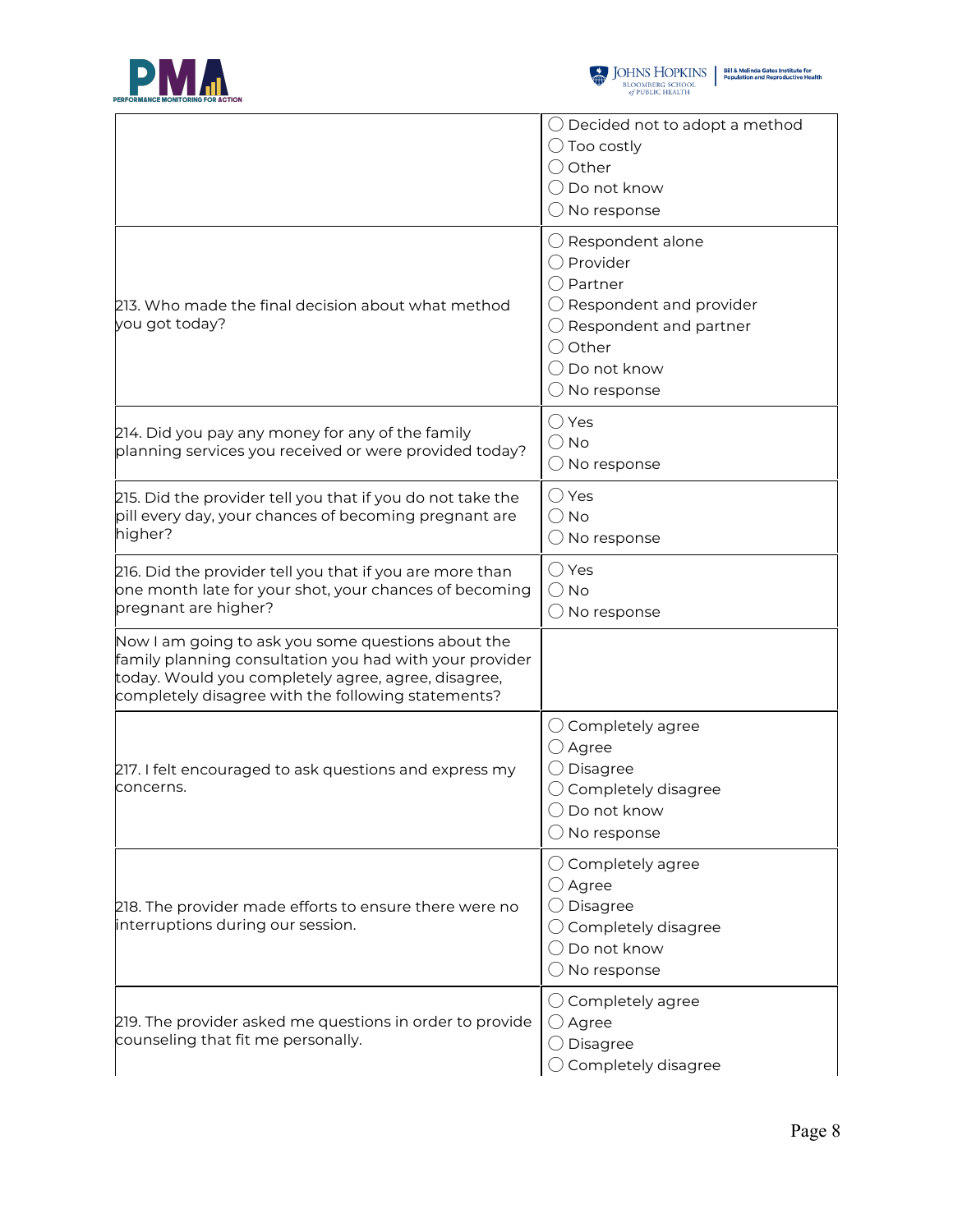



|                                                                                                        | $\bigcirc$ Do not know<br>$\bigcirc$ No response                                                                                                             |
|--------------------------------------------------------------------------------------------------------|--------------------------------------------------------------------------------------------------------------------------------------------------------------|
| 220. I received all of the information I wanted to know<br>about my options for contraceptive methods. | $\bigcirc$ Completely agree<br>$\bigcirc$ Agree<br>$\bigcirc$ Disagree<br>$\bigcirc$ Completely disagree<br>$\bigcirc$ Do not know<br>$\bigcirc$ No response |
| 221. The provider gave me the time I needed to consider<br>the contraceptive options we discussed.     | $\bigcirc$ Completely agree<br>$\bigcirc$ Agree<br>$\bigcirc$ Disagree<br>$\bigcirc$ Completely disagree<br>$\bigcirc$ Do not know<br>$\bigcirc$ No response |
| 222. After this consultation, I could understand how my<br>body might react to using contraception.    | $\bigcirc$ Completely agree<br>$\bigcirc$ Agree<br>$\bigcirc$ Disagree<br>$\bigcirc$ Completely disagree<br>$\bigcirc$ Do not know<br>$\bigcirc$ No response |
| 223. I could understand how to use the method(s) we<br>talked about during the consultation.           | $\bigcirc$ Completely agree<br>$\bigcirc$ Agree<br>$\bigcirc$ Disagree<br>$\bigcirc$ Completely disagree<br>$\bigcirc$ Do not know<br>$\bigcirc$ No response |
| 224. I was able to give my opinion about what I needed.                                                | $\bigcirc$ Completely agree<br>$\bigcirc$ Agree<br>$\bigcirc$ Disagree<br>$\bigcirc$ Completely disagree<br>$\bigcirc$ Do not know<br>$\bigcirc$ No response |
| 225. I felt pressured by the healthcare provider to use<br>the method they wanted me to use.           | $\bigcirc$ Completely agree<br>$\bigcirc$ Agree<br>$\bigcirc$ Disagree<br>$\bigcirc$ Completely disagree<br>$\bigcirc$ Do not know<br>$\bigcirc$ No response |
| 226. I felt scolded because of my marital status.                                                      | $\bigcirc$ Completely agree<br>$\bigcirc$ Agree<br>$\bigcirc$ Disagree<br>Completely disagree                                                                |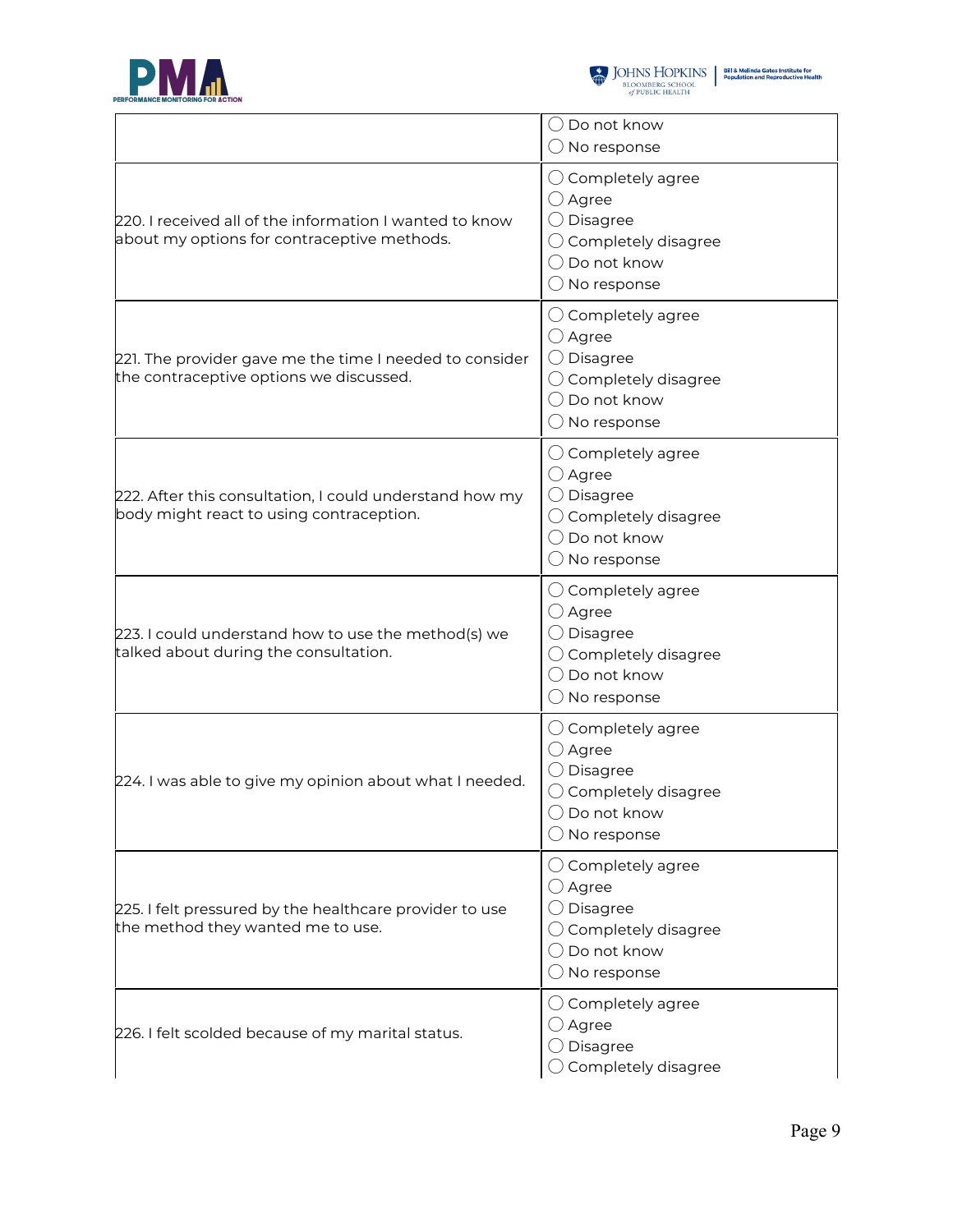



|                                                                                                                                                 |     | $\bigcirc$ Do not know<br>$\bigcirc$ No response                                                                                                                                                                                                                            |             |  |
|-------------------------------------------------------------------------------------------------------------------------------------------------|-----|-----------------------------------------------------------------------------------------------------------------------------------------------------------------------------------------------------------------------------------------------------------------------------|-------------|--|
| 227. Did the provider discuss the role of your<br>husband/partner in using contraception?                                                       |     | $\bigcirc$ Yes<br>$\bigcirc$ No<br>No response                                                                                                                                                                                                                              |             |  |
| LCL_207. Did you receive complete information about<br>your method, including:                                                                  |     |                                                                                                                                                                                                                                                                             |             |  |
|                                                                                                                                                 | Yes | <b>No</b>                                                                                                                                                                                                                                                                   | No response |  |
| a. Where to store the injection material until I<br>use it?                                                                                     |     |                                                                                                                                                                                                                                                                             |             |  |
| b. What do with the syringe after the<br>injection?                                                                                             |     |                                                                                                                                                                                                                                                                             |             |  |
| c. An instruction sheet to take home to<br>remind me of steps for self-injection?                                                               |     |                                                                                                                                                                                                                                                                             |             |  |
| d. A reinjection calendar to take home for<br>example, information on when and how to<br>remember my next injection date?                       |     |                                                                                                                                                                                                                                                                             |             |  |
| LCL_208. How comfortable do you feel using the<br>method on your own?                                                                           |     | $\bigcirc$ Very comfortable<br>○ Comfortable<br>O Uncomfortable<br>$\bigcirc$ Very uncomfortable<br>$\bigcirc$ Do not know<br>$\bigcirc$ No response                                                                                                                        |             |  |
| 228. During your visit today, were you told by the<br>provider about advantages and disadvantages with a<br>method to delay or avoid pregnancy? |     | $\bigcirc$ Yes<br>$\bigcirc$ No<br>$\bigcirc$ No response                                                                                                                                                                                                                   |             |  |
| 229. What advantages did the provider tell you about<br>your \${method_prescribed_lab}?                                                         |     | $\Box$ Efficacy<br>$\Box$ Less bleeding<br>$\Box$ More regular bleeding<br>$\Box$ Protects for a long time<br>$\Box$ No hormones<br>$\square$ Ease of use<br>$\Box$ Return to fertility<br>$\Box$ Discrete<br>$\Box$ Few side effects<br>$\Box$ Other<br>$\Box$ No response |             |  |
| 230. What disadvantages did the provider tell you about<br>your \${method_prescribed_lab}?                                                      |     | $\Box$ Irregular bleeding<br>$\Box$ More bleeding<br>$\square$ Few or no periods<br>□ Weight gain<br>$\Box$ Nausea                                                                                                                                                          |             |  |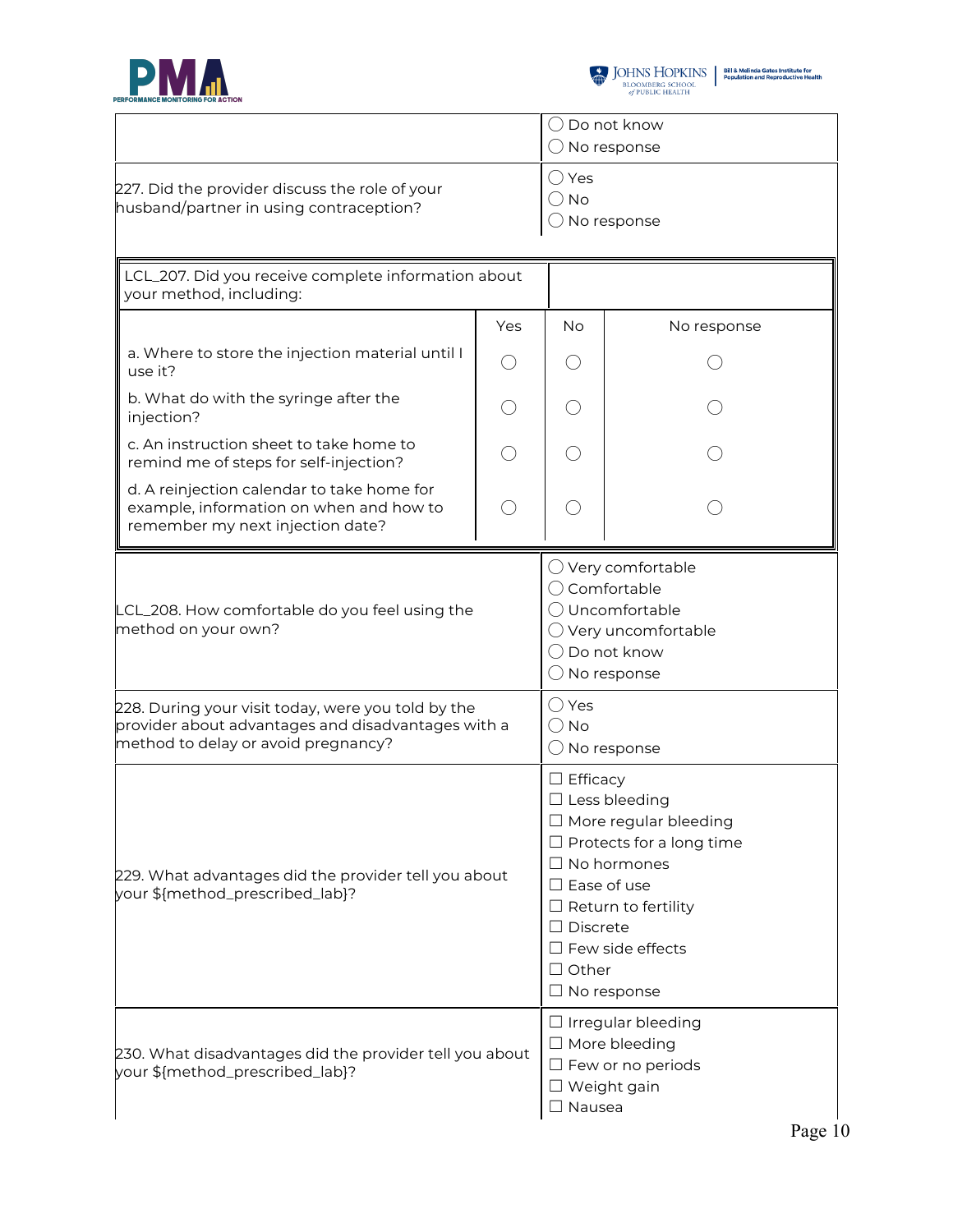



|                                                                                                                                                                                                                                                                   |              | $\Box$ Cramping                                                                                                                                                                         |   |     |  |
|-------------------------------------------------------------------------------------------------------------------------------------------------------------------------------------------------------------------------------------------------------------------|--------------|-----------------------------------------------------------------------------------------------------------------------------------------------------------------------------------------|---|-----|--|
|                                                                                                                                                                                                                                                                   |              | $\Box$ Not easy to use                                                                                                                                                                  |   |     |  |
|                                                                                                                                                                                                                                                                   |              | $\Box$ Not very effective                                                                                                                                                               |   |     |  |
|                                                                                                                                                                                                                                                                   |              | $\Box$ Headache                                                                                                                                                                         |   |     |  |
|                                                                                                                                                                                                                                                                   |              | $\Box$ Other                                                                                                                                                                            |   |     |  |
|                                                                                                                                                                                                                                                                   |              | $\square$ No response                                                                                                                                                                   |   |     |  |
| <b>SECTION 3: Client Satisfaction</b>                                                                                                                                                                                                                             |              |                                                                                                                                                                                         |   |     |  |
| Now I would like to ask about the services you received today.                                                                                                                                                                                                    |              |                                                                                                                                                                                         |   |     |  |
| 301. How long did you wait between the time you<br>arrived at this facility and the time you were able to see<br>a provider for the consultation?<br>Enter responses in minutes and hours. O is a possible answer.                                                |              |                                                                                                                                                                                         |   |     |  |
| Enter -88 for do not know in both, -99 for no response in both.                                                                                                                                                                                                   |              |                                                                                                                                                                                         |   |     |  |
| Minutes                                                                                                                                                                                                                                                           |              |                                                                                                                                                                                         |   |     |  |
| Hours                                                                                                                                                                                                                                                             |              |                                                                                                                                                                                         |   |     |  |
| 302. Overall, how satisfied are you with the family<br>planning services you received at this establishment<br>today? Would you say very satisfied, satisfied, neither<br>satisfied nor dissatisfied, dissatisfied, or very<br>dissatisfied?                      |              | $\bigcirc$ Very satisfied<br>$\bigcirc$ Satisfied<br>$\bigcirc$ Neither satisfied nor dissatisfied<br>$\bigcirc$ Dissatisfied<br>$\bigcirc$ Very dissatisfied<br>$\bigcirc$ No response |   |     |  |
| 303. Would you refer your relative or friend to this<br>facility?                                                                                                                                                                                                 |              | ( ) Yes<br>() No<br>( ) Do not know<br>$\bigcirc$ No response                                                                                                                           |   |     |  |
| 304. Would you return to this facility?                                                                                                                                                                                                                           |              | ( ) Yes<br>( ) No<br>Do not know<br>$\bigcirc$ No response                                                                                                                              |   |     |  |
| 305. People have different opinions about family<br>planning services. In your community, would you say<br>most people, some people or few people have the<br>following opinions about family planning services:<br>$1 = Most 2 = Some 3 = Few -99 = No Response$ |              |                                                                                                                                                                                         |   |     |  |
|                                                                                                                                                                                                                                                                   | $\mathsf{I}$ | 2                                                                                                                                                                                       | 3 | -99 |  |
| a. Women are treated respectfully when they<br>go to this facility for family planning.                                                                                                                                                                           |              |                                                                                                                                                                                         |   |     |  |
| b. Women will be able to receive family<br>planning method of their choice at this<br>facility.                                                                                                                                                                   |              |                                                                                                                                                                                         |   |     |  |
| c. Women have access to affordable family<br>planning services at this facility.                                                                                                                                                                                  |              |                                                                                                                                                                                         |   |     |  |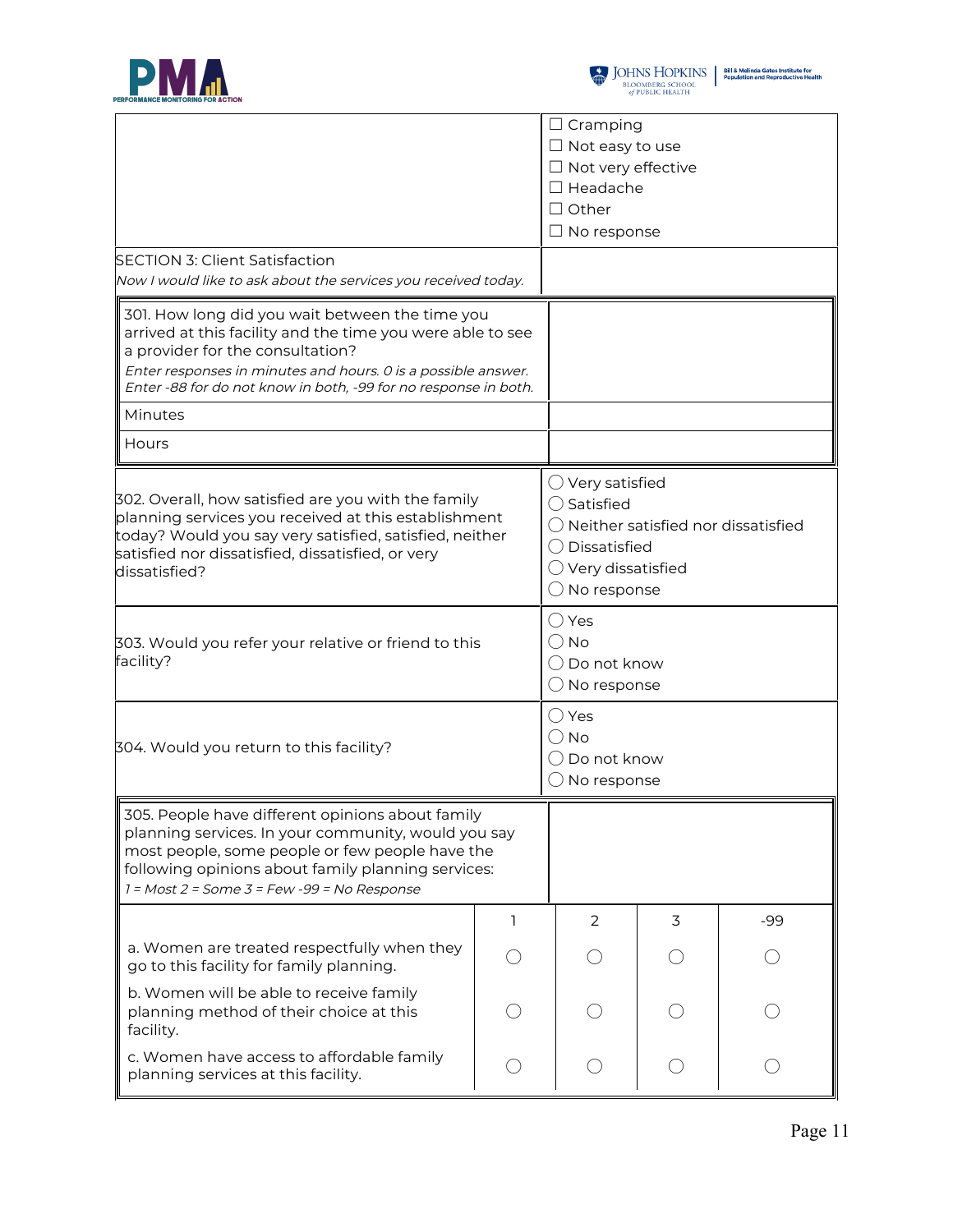



## Follow-up Consent

| 401. Thank you for the time you have kindly granted us.<br>Could we contact you via phone to ask you questions to<br>update this information in the next four months? | () Yes<br><b>No</b><br>$($ )<br>No response       |
|-----------------------------------------------------------------------------------------------------------------------------------------------------------------------|---------------------------------------------------|
| 402. Do you have access to a phone?                                                                                                                                   | $\bigcirc$ Yes<br>() No<br>$\bigcirc$ No response |
| 403a. Can I have your primary phone number in case<br>we would like to follow up with you in the future?                                                              | ○ Yes<br>() No<br>$\bigcirc$ No response          |
| 403b. What is your primary phone number?<br>Enter an 11-digit number without the country code. Do not<br>include spaces or dashes.                                    |                                                   |
| 403c. Can you repeat the number again?<br>Enter an 11-digit number without the country code. Do not<br>include spaces or dashes.                                      |                                                   |
| 403d. Is this your personal phone number?<br>A personal phone is not shared with other people.                                                                        | ( ) Yes<br><b>No</b><br>No response               |
| 404a. Can I have your secondary phone number in case<br>we would like to follow up with you in the future?                                                            | $\bigcirc$ Yes<br>( ) No<br>No response           |
| 404b. What is your secondary phone number?<br>Enter an 11-digit number without the country code. Do not<br>include spaces or dashes.                                  |                                                   |
| 404c. Can you repeat the number again?<br>Enter an 11-digit number without the country code. Do not<br>include spaces or dashes.                                      |                                                   |
| 404d. Is this your personal phone number?<br>A personal phone is not shared with other people.                                                                        | ( )Yes<br>No<br>$\bigcirc$ No response            |
| 405. Is \${firstname} the name you go by in your<br>household?                                                                                                        | $\bigcirc$ Yes<br>○ No<br>$\bigcirc$ No response  |
| 406. What is the name you go by in your household?                                                                                                                    |                                                   |
| 407. Is \${firstname} the name you go by in your<br>community?                                                                                                        | ○ Yes<br>No<br>No response                        |
| 408. What is the name you go by in your community?                                                                                                                    |                                                   |
| Thank the respondent for her time.                                                                                                                                    |                                                   |